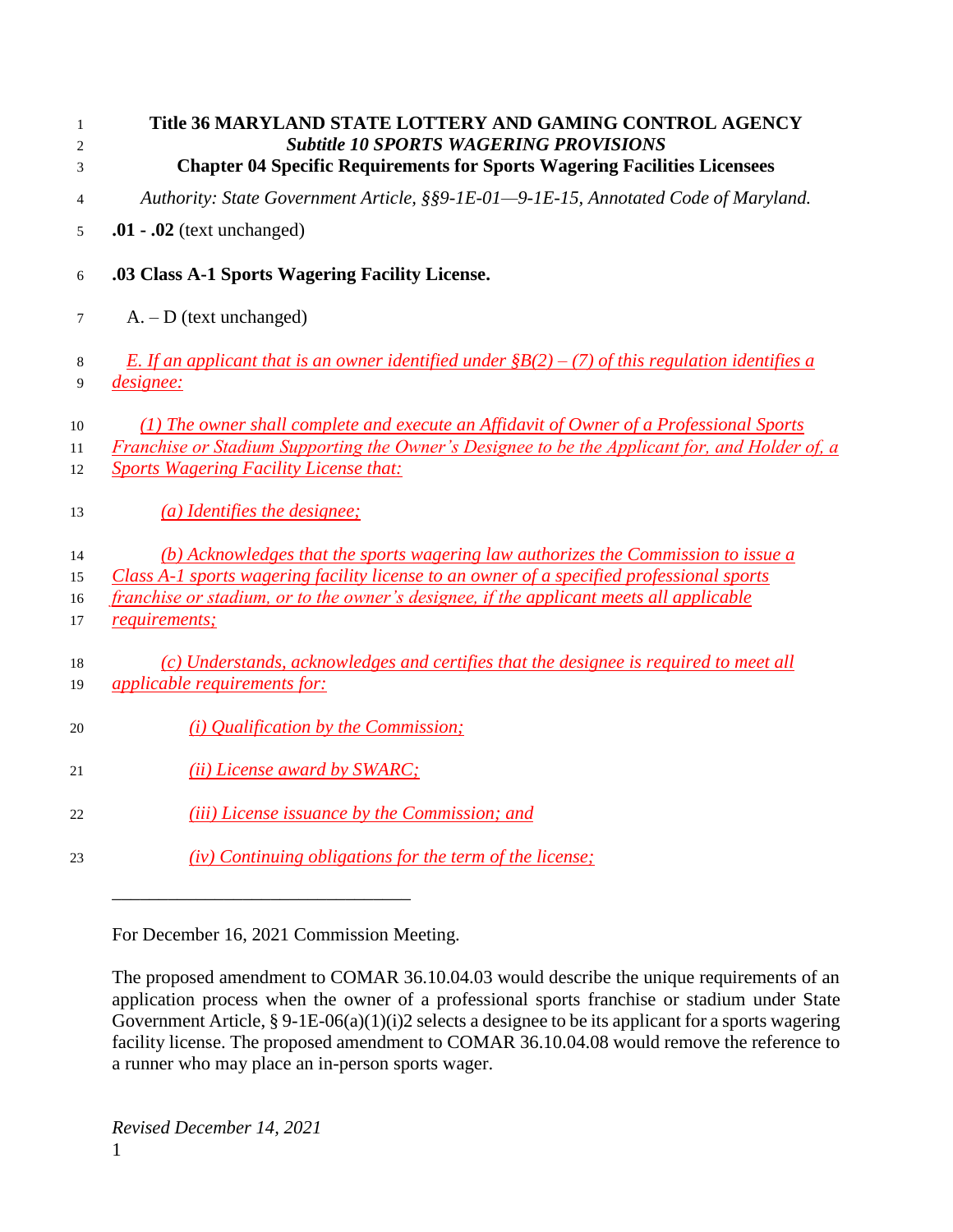- *(d) Understands, acknowledges and certifies that the owner is prohibited from controlling or influencing the designee in the designee's capacity as an applicant for or holder of a sports*
- *wagering facility license;*
- *(e) Understands, acknowledges and certifies that the owner is prohibited from receiving from the designee any interest, percentage, or share of handle, proceeds, or profit, that is based on sports wagering;*
- *(2) The owner shall submit to the Commission documentation establishing that it has no control or influence over an owner's designee;*
- *(3) The designee shall complete and execute an Affidavit of Designee of an Owner of a*
- *Professional Sports Franchise or Stadium Supporting the Owner's Designee to be the Applicant for, and Holder of, a Sports Wagering Facility License that meets the same requirements in*
- *§E(1) of this regulation;*
- *(5) The designee shall submit to the Commission documentation that the owner has no control or influence over it; and*
- *(6) If an owner seeks to replace the named designee:*
- *(i) The owner and the designee shall submit to the Commission a request to replace the*
- *designee as the holder of the license;*
- *(ii) The new designee shall submit to the Commission an application for a sports wagering facility license; and*
- *(iii) The Commission may transfer the sports wagering facility license to the new designee*

 *after the Commission determines that the new designee meets all applicable requirements for a sports wagering facility license, and issues the license.*

- **.04 - 07** (text unchanged)
- **.08 In-person Wagering at Sports Wagering Facilities.**
- A. A sports wagering facility licensee may accept a wager made by an individual who is 26 physically present at the sports wagering facility at a betting window [or by a runner].

For December 16, 2021 Commission Meeting.

\_\_\_\_\_\_\_\_\_\_\_\_\_\_\_\_\_\_\_\_\_\_\_\_\_\_\_\_\_\_\_\_

The proposed amendment to COMAR 36.10.04.03 would describe the unique requirements of an application process when the owner of a professional sports franchise or stadium under State Government Article, § 9-1E-06(a)(1)(i)2 selects a designee to be its applicant for a sports wagering facility license. The proposed amendment to COMAR 36.10.04.08 would remove the reference to a runner who may place an in-person sports wager.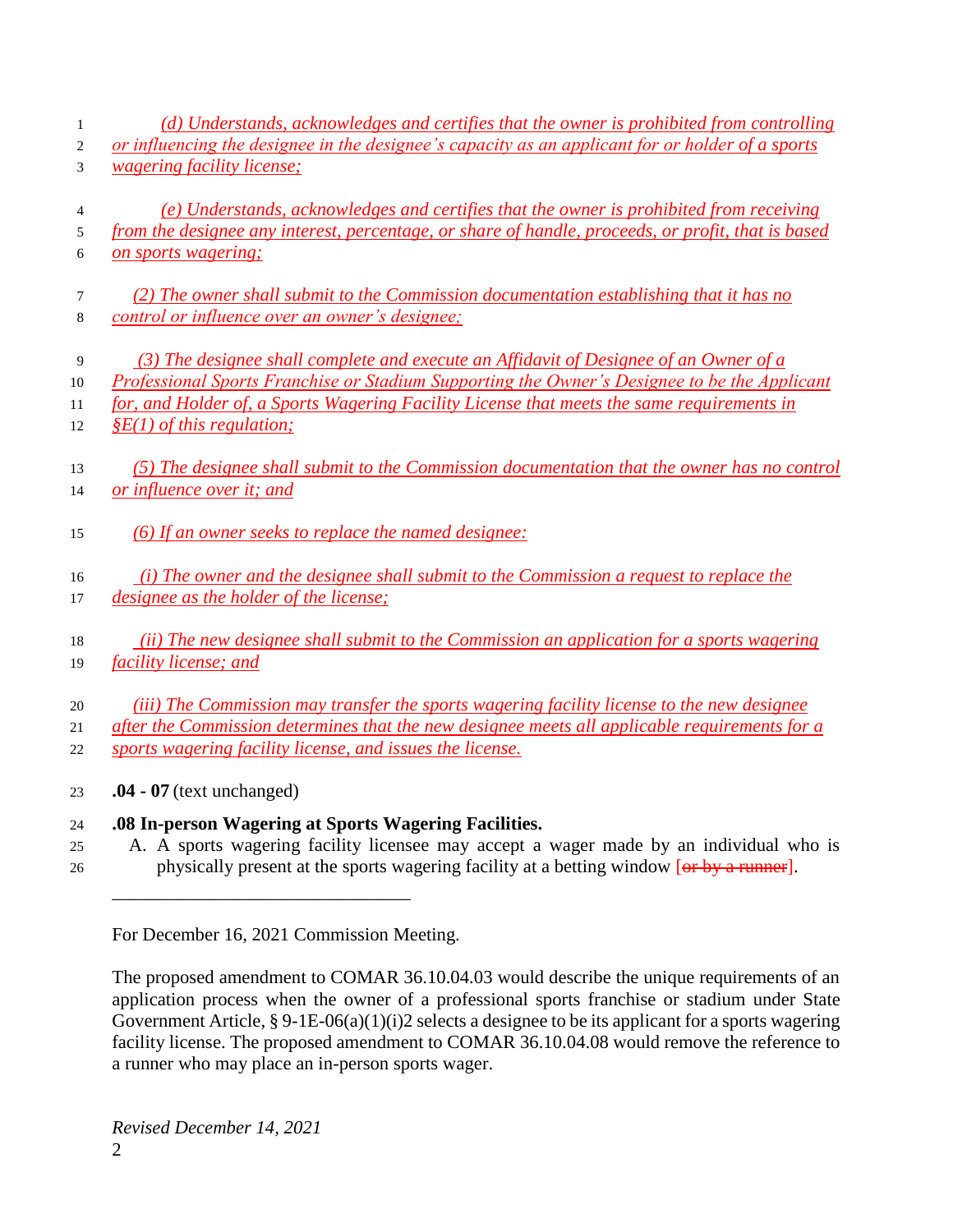| 2  | $B. - D.$ (text unchanged)                        |
|----|---------------------------------------------------|
|    |                                                   |
| 4  | $.09 - .11$ (text unchanged)                      |
|    |                                                   |
| б. | <b>Chapter .05 – Chapter .11</b> (text unchanged) |
|    |                                                   |

For December 16, 2021 Commission Meeting.

The proposed amendment to COMAR 36.10.04.03 would describe the unique requirements of an application process when the owner of a professional sports franchise or stadium under State Government Article, § 9-1E-06(a)(1)(i)2 selects a designee to be its applicant for a sports wagering facility license. The proposed amendment to COMAR 36.10.04.08 would remove the reference to a runner who may place an in-person sports wager.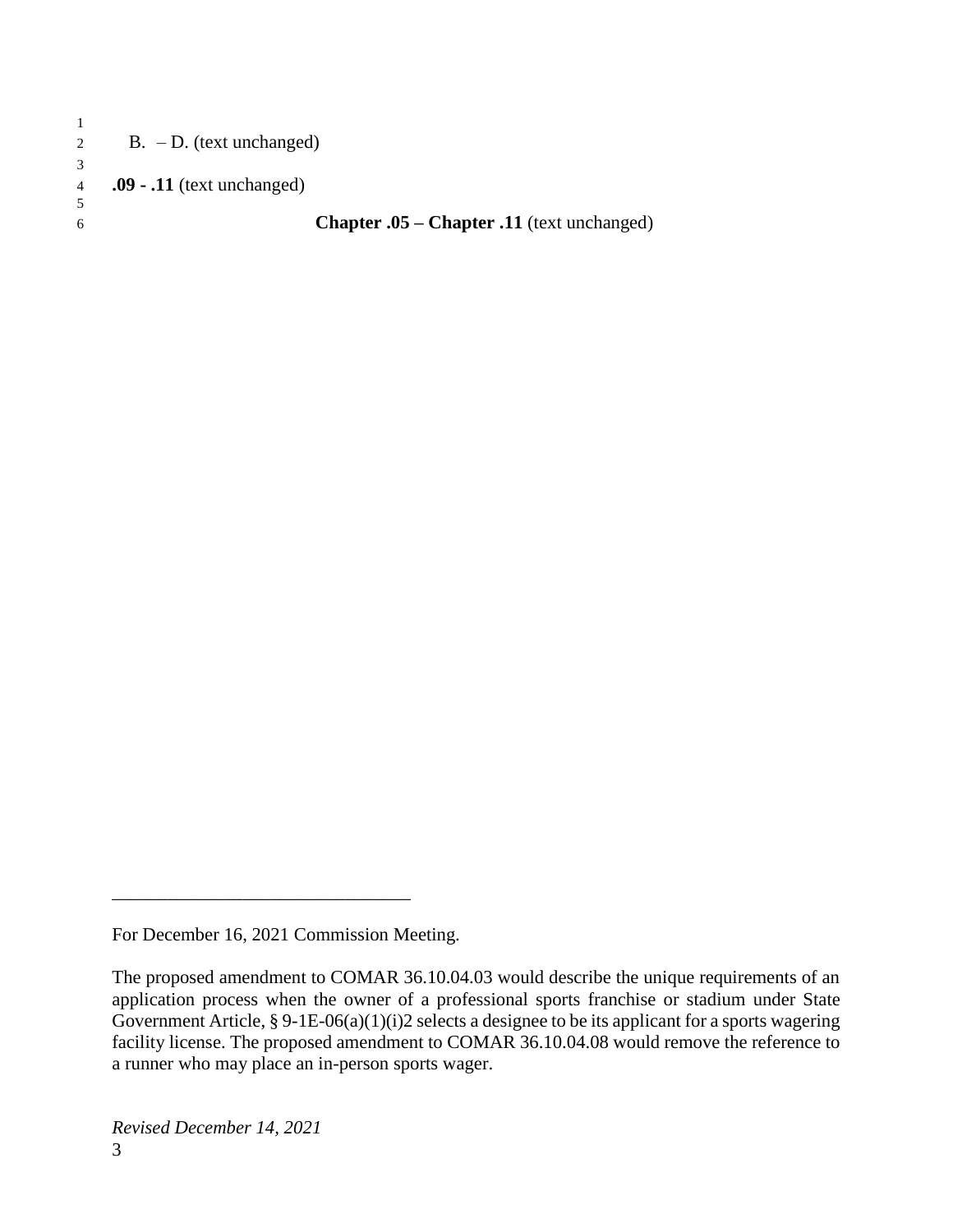|    | <b>Chapter 12 Collection of Taxes, Fees, and Penalties</b>                                     |
|----|------------------------------------------------------------------------------------------------|
| 2  | Authority: State Government Article, §§9-1A-02, 9-1A-04, 9-1A-33, and                          |
| 3  | 9-1E-01-9-1E-15, Annotated Code of Maryland                                                    |
| 4  |                                                                                                |
| 5  | $.01 - .02$ (text unchanged)                                                                   |
| 6  | .03 Obligation to Pay.                                                                         |
|    | A. (text unchanged)                                                                            |
| 8  | <b>B.</b> A sports wagering licensee shall submit monthly sports wagering tax returns to the   |
| 9  | Commission by the $5th$ day of the following month.                                            |
| 10 | C. If monthly sports wagering taxes are due, the licensee shall pay them to the Commission by  |
| 11 | wire transfer by the $5th$ day of the following month.                                         |
| 12 | D. If, by the seventh calendar day of the month, a sports wagering licensee fails to submit a  |
| 13 | properly completed sports wagering tax return and all taxes due to the Commission, the sports  |
| 14 | <i><u>wagering license shall be automatically suspended.</u></i>                               |
| 15 | E. If a sports wagering license is suspended under of this regulation, the Commission may lift |
| 16 | the license suspension after the licensee submits the tax return and the tax payment.          |
| 17 | $[\mathbf{B} \cdot \mathbf{C}] \underline{\mathbf{E}} \cdot -\mathbf{F}$ (text unchanged)      |
| 18 |                                                                                                |
| 19 | .04 (text unchanged)                                                                           |
| 20 |                                                                                                |

The proposed amendments to COMAR 36.10.12.03 would specify when tax returns and tax payments are due to the Commission, and provide for the automatic suspension of a license if a licensee fails to timely remit tax returns or tax payments to the Commission.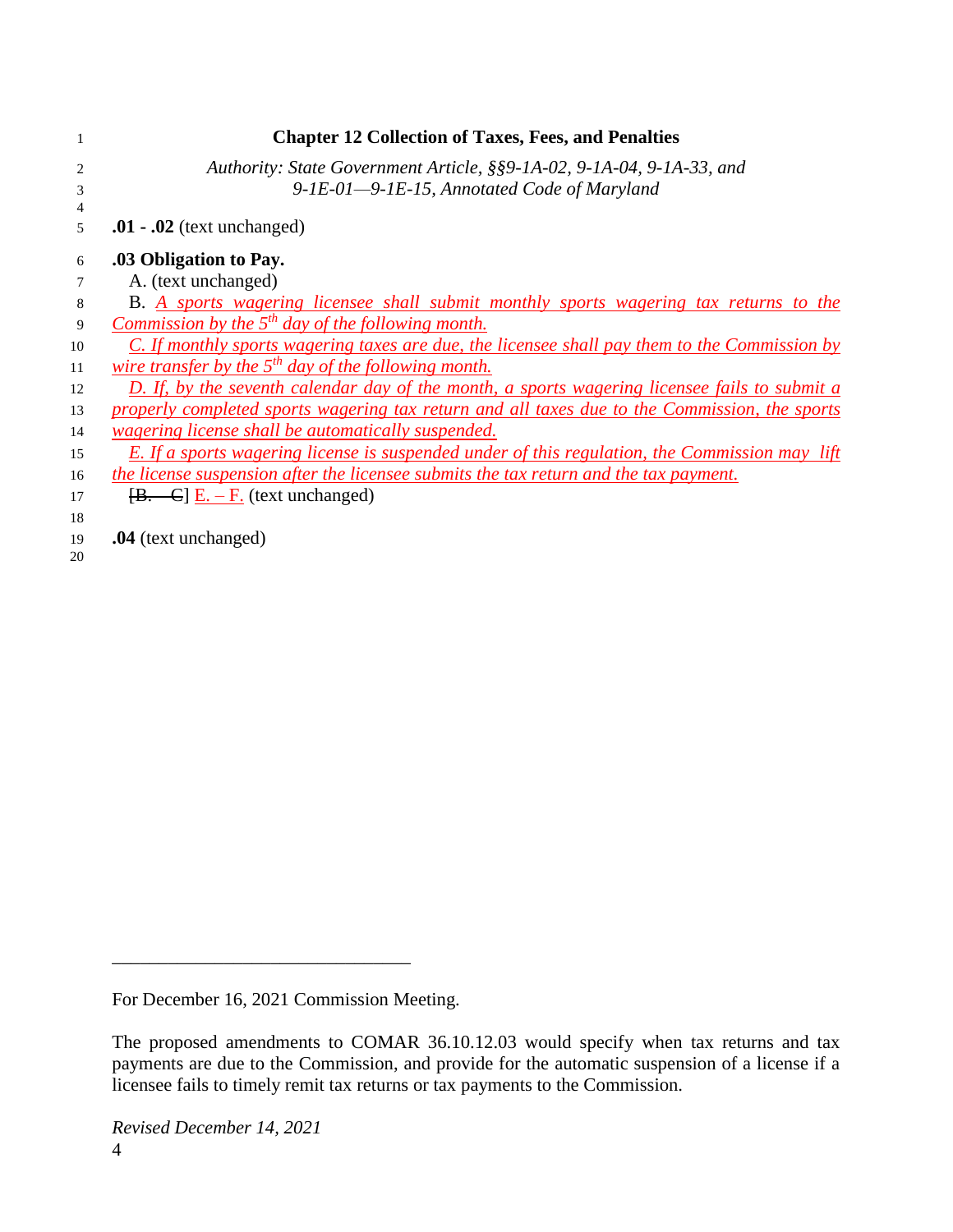## 1 **Chapter 13 Sports Wagering Licensee Minimum Internal Control Standards** 2 *Authority: State Government Article, §§9-1E-01—9-1E-15, Annotated Code of Maryland* 3 **.01 - .39** (text unchanged) 4 **.40 Security of Funds and Data.** 5 A. – D. (text unchanged) 6 E. A sports wagering licensee shall implement and prominently publish the following on its 7 platform: 8  $(1) - (4)$  (text unchanged) 9 (5) Procedures that allow a bettor to request withdrawal of funds from their user account, 10 whether such account is open or closed, including: 11 (a) Honoring a bettor's request to withdraw funds by the later of [10] *5* days after receipt of 12 the request or  $\left[1\theta\right]$  5 days after submission of any tax reporting paperwork required by law; 13 (b) – (c) (text unchanged) 14 (6) (text unchanged) 15 16 **.41 - .44** (text unchanged) 17

For December 16, 2021 Commission Meeting.

The proposed amendments to COMAR 36.10.13.40 would change the number of days from 10 to 5 in which a sports wagering licensee shall honor a bettor's request to withdraw funds, which is the later of either the request or submission of tax reporting paperwork to align it with timeframes specified in the Internal Controls chapter.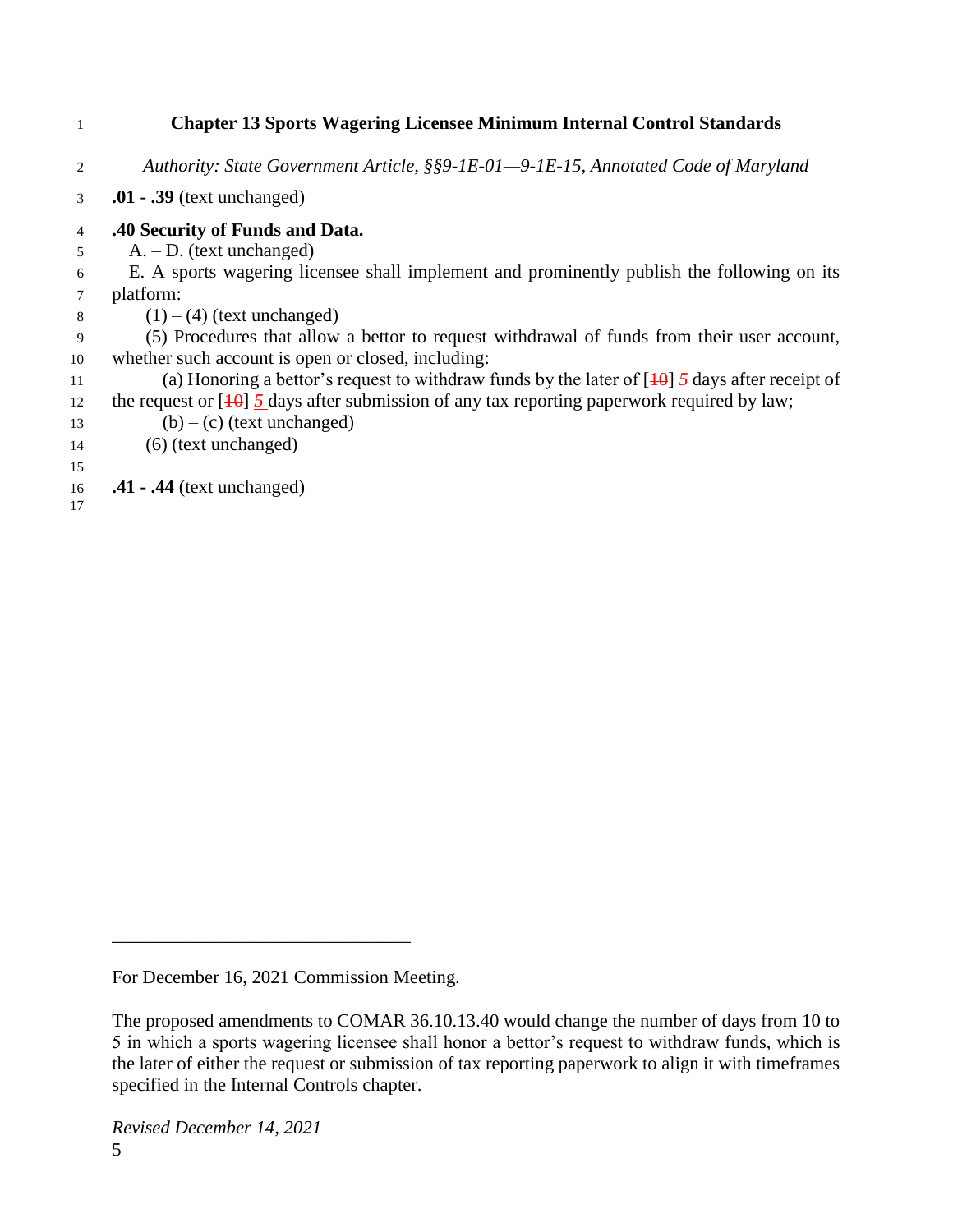| 1              | <b>Chapter 14 Sports Wagering Requirements and Limitations</b>                                    |
|----------------|---------------------------------------------------------------------------------------------------|
| 2              | Authority: State Government Article, §§9-1E-01-9-1E-15, Annotated Code of Maryland                |
| 3              | .01 Authorized Wagers.                                                                            |
| $\overline{4}$ | $A. - B.$ (text unchanged)                                                                        |
| 5              | C. Verifiable Outcome.                                                                            |
| 6              | $(1)$ (text unchanged)                                                                            |
| 7              | (2) A sports wagering licensee may use any Commission approved data source for                    |
| 8              | determining the results of sports wagers.                                                         |
| 9              | $(3)$ A governing entity may submit a request to the Commission to require a sports wagering      |
| 10             | licensee to use official league data to settle a wager placed.                                    |
| 11             | (4) Within 60 days after the Commission approves the request from a governing entity, a           |
| 12             | sports wagering licensee may only use official league data to determine the result of a wager     |
| 13             | placed.                                                                                           |
| 14             | (5) A sports wagering licensee may use data other than official league data if:                   |
| 15             | (a) The governing entity is unable to provide, on commercially reasonable terms as                |
| 16             | determined by the Commission, a timely feed of official league data; or                           |
| 17             | (b) A sports wagering licensee demonstrates to the Commission that a governing entity has         |
| 18             | not provided or offered to provide a feed of official league data to the sports wagering licensee |
| 19             | on commercially reasonable terms, by providing the Commission with sufficient information to      |
| 20             | show:                                                                                             |
| 21             | (i) The availability of a governing entity's official league data for such bets on                |
| 22             | commercially reasonable terms from an alternative authorized source;                              |
| 23             | (ii) Costs paid by the sports wagering licensee for data from authorized sources, in              |
| 24             | Maryland and in other states;                                                                     |
| 25             | (iii) The reliability of the data, including the quality and complexity of the process used       |
| 26             | for collecting the data; and                                                                      |
| 27             | (iv) Any other information the Commission requires.                                               |
| $28\,$         | (6) While the Commission is considering whether official league data is available on              |
| 29             | commercially reasonable terms, a sports wagering licensee may use any other approved data         |
| 30             | source for determining the results of bets placed.]                                               |
| 31             | D. (text unchanged)                                                                               |
| 32             | .02 (text unchanged)                                                                              |
| 33             | .03 Prohibited Wagers.                                                                            |
| 34             | A. (text unchanged)                                                                               |

\_\_\_\_\_\_\_\_\_\_\_\_\_\_\_\_\_\_\_\_\_\_\_\_\_\_\_\_\_\_\_\_

The proposed amendments to COMAR 36.10.14.01 would remove the requirements for the use of official league data. The proposed changes to COMAR 36.10.14.03 would remove the limitation of an athletic event in which the athlete participates to merely include the broader statement of an athletic event governed by the same governing body under which the athlete competes.

*Revised December 14, 2021* 6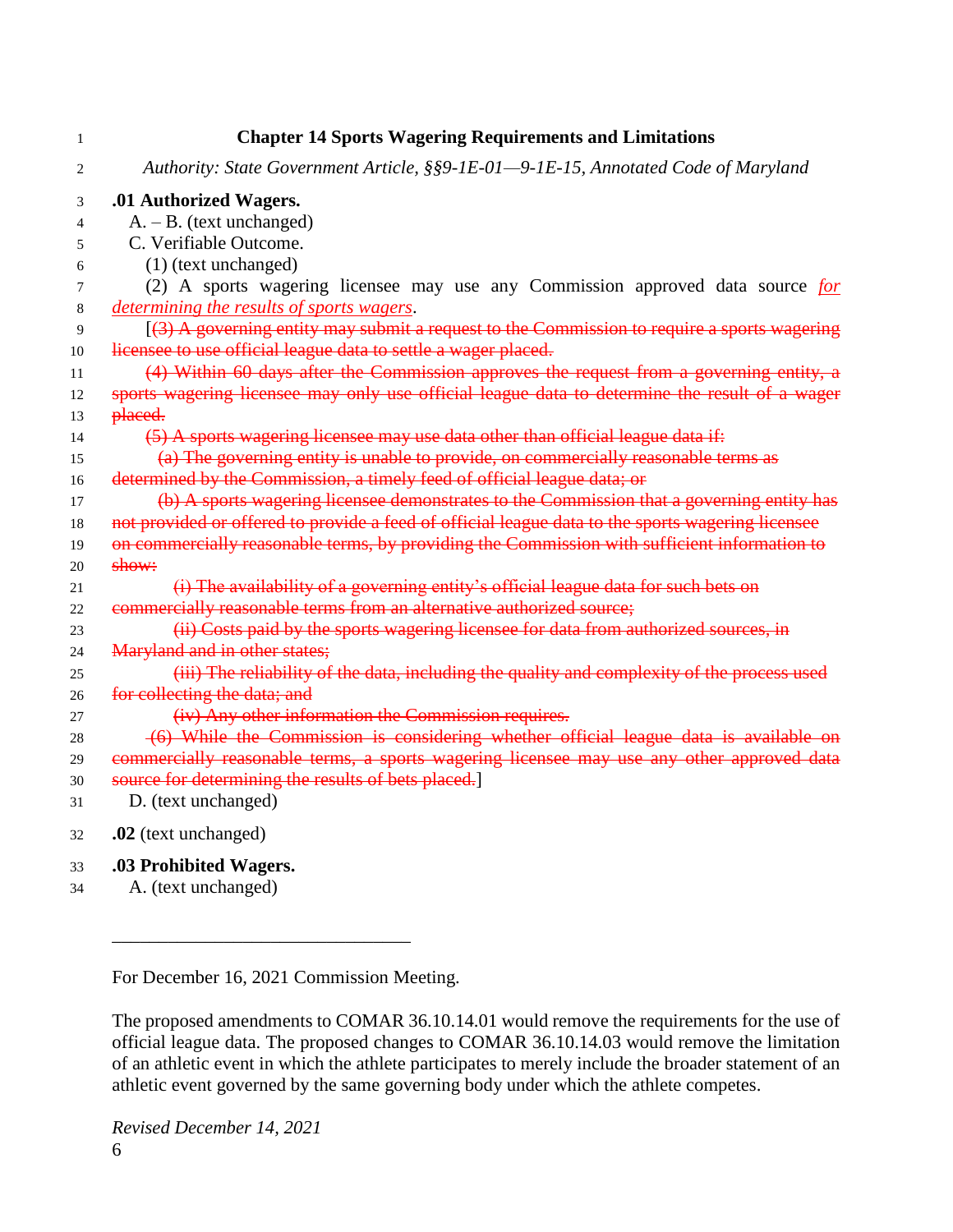1 B. A sports wagering licensee may not accept a wager that the licensee knew or should have 2 known:

3 (1) Involves cheating;

4 (2) Was made by an athlete on [an athletic event of the type in which the athlete participates

- 5 or an athletic event governed by the same governing entity under which the athlete competes;
- 6 (3) (5) (text unchanged)

7 C. – D. (text unchanged) 8

- 9 **.04 - .07** (text unchanged)
- 11

10 **Chapter 15** (text unchanged)

For December 16, 2021 Commission Meeting.

The proposed amendments to COMAR 36.10.14.01 would remove the requirements for the use of official league data. The proposed changes to COMAR 36.10.14.03 would remove the limitation of an athletic event in which the athlete participates to merely include the broader statement of an athletic event governed by the same governing body under which the athlete competes.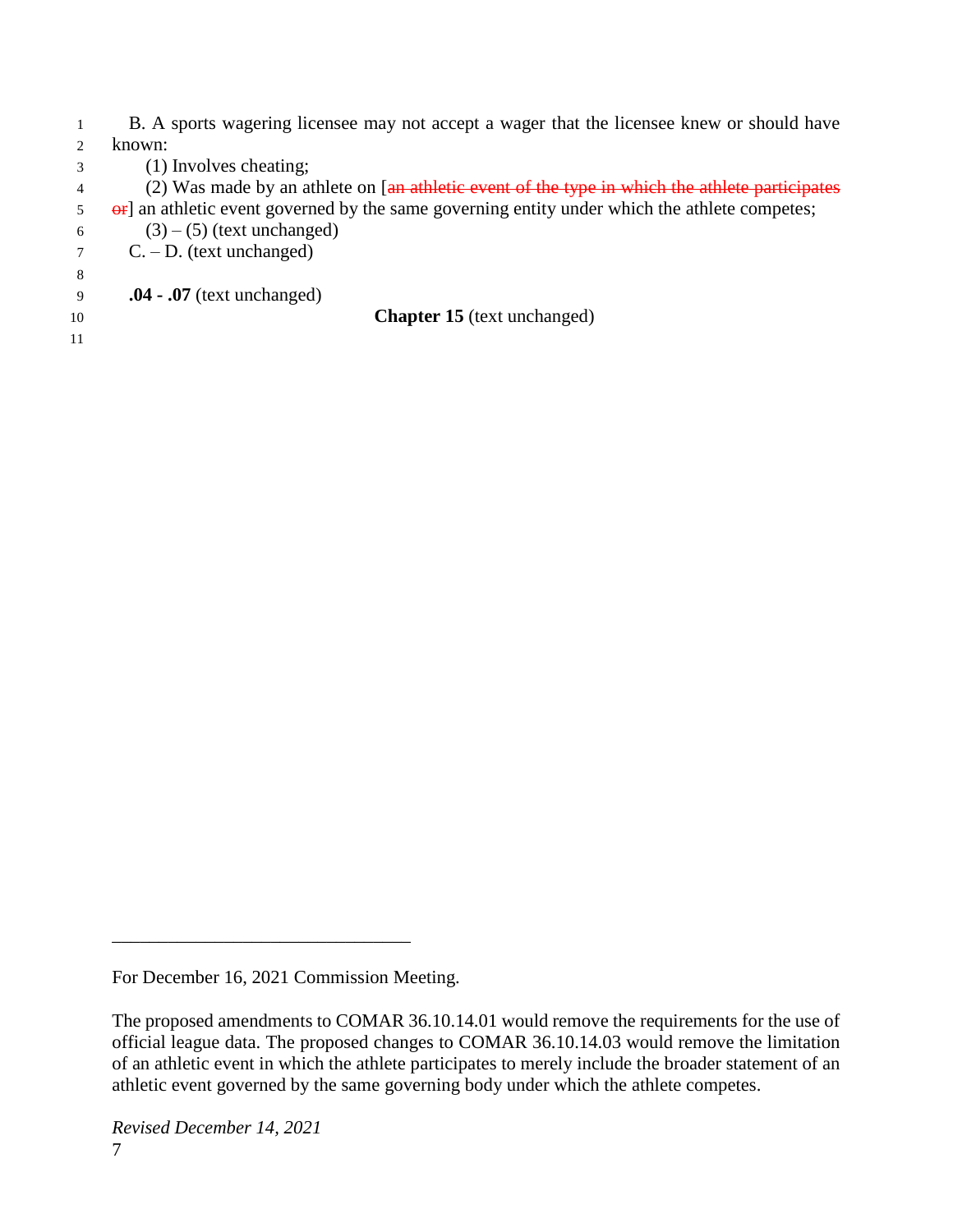## **Chapter 16 Wagering Using Online, Web-based, or Mobile Applications**

- *Authority: State Government Article, §§9-1E-01—9-1E-15, Annotated Code of Maryland*
- **.01 - .02** (text unchanged)

## **.03 Geolocation Requirements.**

 A sports wagering licensee and its agents, contractors, and vendors shall ensure that all of its sports [wagering is] *wagers are* initiated, received, and completed within the State and that only intermediate routing of a sports wager occurs outside the State.

## **.04 Periodic Review of Systems.**

 A sports wagering licensee and its agents, contractors, and vendors shall periodically review 10 their [information] *geolocation* technology systems [and networks] to ensure compliance with this chapter.

**.05 - .06** (text unchanged)

 

For December 16, 2021 Commission Meeting.

The proposed amendments to COMAR 36.10.16.03 would change "wagering" to "wagers" to permit access to a bettor's account while the bettor is outside the State, as long as wagering does not occur. The proposed amendment to COMAR 36.10.16.04 would clarify that a licensee is required to periodically review its geolocation technology systems.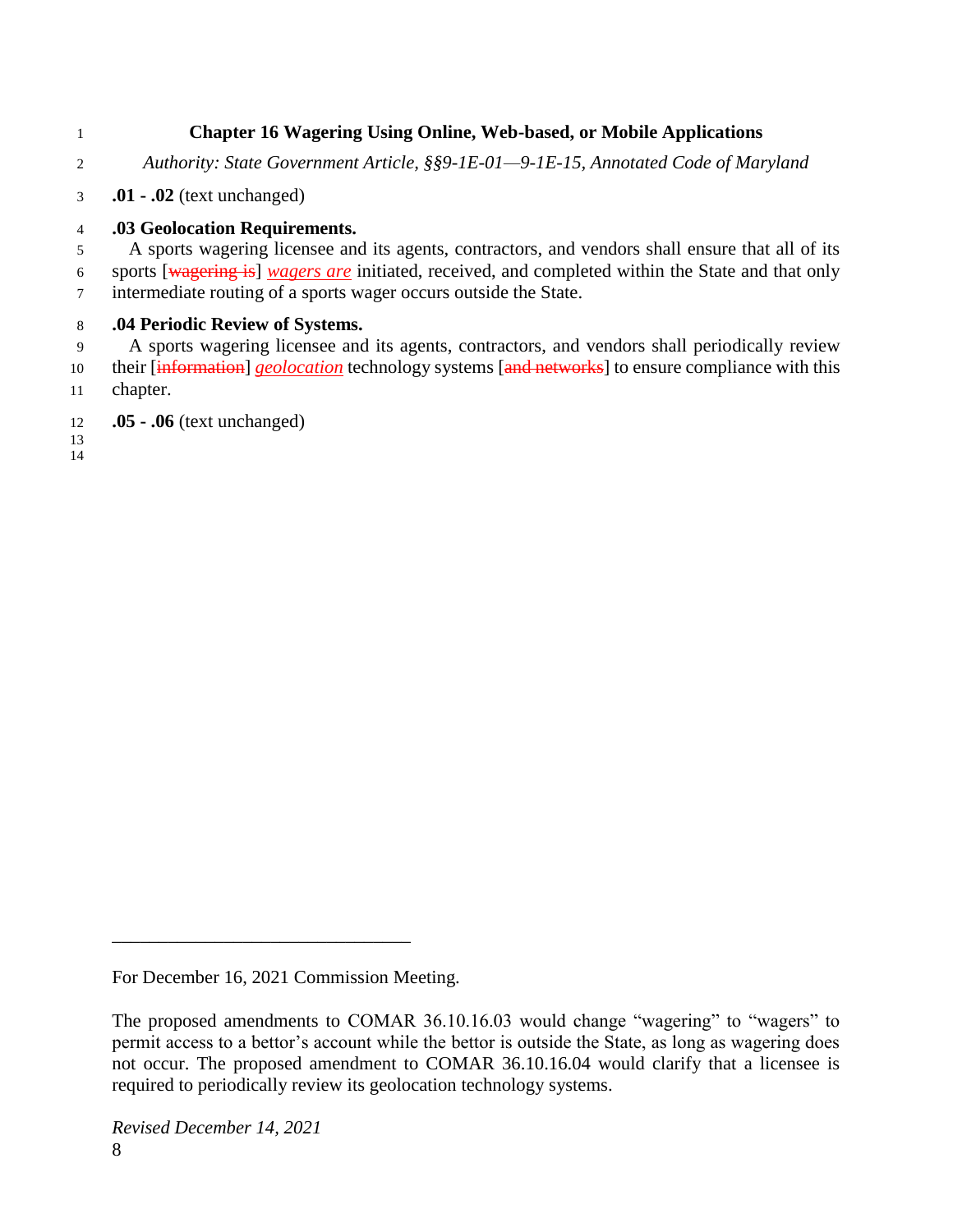|                | <b>Chapter 17 Sports Wagering Equipment</b>                                        |
|----------------|------------------------------------------------------------------------------------|
| $\overline{2}$ | Authority: State Government Article, §§9-1E-01—9-1E-15, Annotated Code of Maryland |
| 3 <sup>7</sup> | $.01 - .03$ (text unchanged)                                                       |
| $\overline{4}$ | .04 Change Management.                                                             |
| $\mathfrak{F}$ | Sports wagering licensees shall adhere to a Change Management Plan issued by the   |
| 6              | Commission.                                                                        |
|                |                                                                                    |
|                |                                                                                    |

The proposed amendment is an all new regulation that requires licensees to adhere to a Change Management plan issued by the Commission.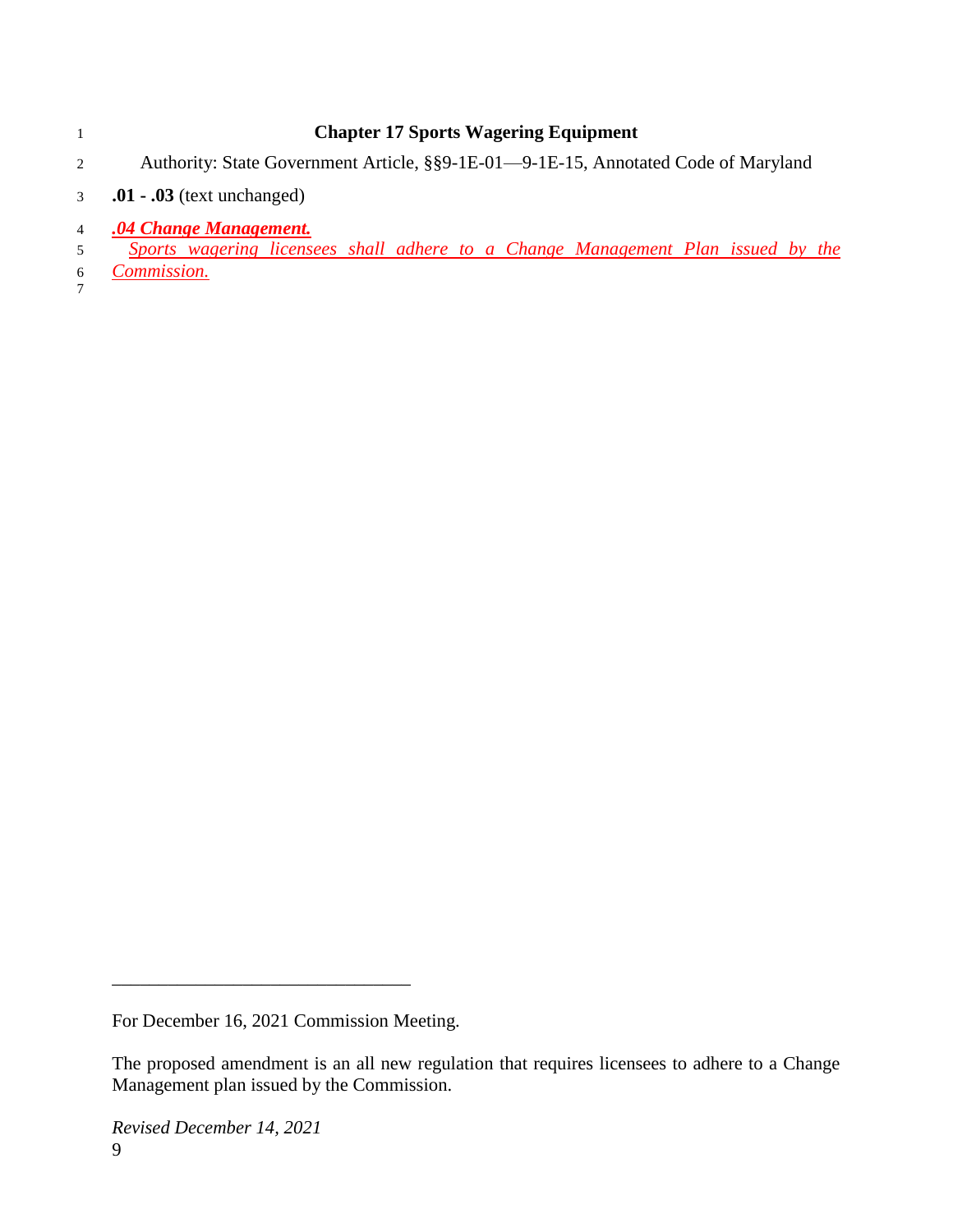| $\mathbf{1}$   | <b>Chapter 18 Sports Wagering Technical Standards</b>                                                                                                                                 |
|----------------|---------------------------------------------------------------------------------------------------------------------------------------------------------------------------------------|
| $\overline{c}$ | Authority: State Government Article, §§9-1E-01-9-1E-15, Annotated Code of Maryland                                                                                                    |
| 3              | $.01 - .04$ (text unchanged)                                                                                                                                                          |
| $\overline{4}$ | .05 Bettor Accounts.                                                                                                                                                                  |
| 5              | $A. - M.$ (text unchanged)                                                                                                                                                            |
| 6              |                                                                                                                                                                                       |
| $\tau$         | N. Except for the placement or settlement of a wager, <i>unless the bettor has opted to not receive</i>                                                                               |
| 8              | such notifications, the sports wagering licensee shall confirm each transaction on a bettor account                                                                                   |
| 9              | by:                                                                                                                                                                                   |
| 10             | $(1) - (3)$ (text unchanged)                                                                                                                                                          |
| 11             |                                                                                                                                                                                       |
| 12             | $O. - V.$ (text unchanged)                                                                                                                                                            |
| 13             | .06 Information Security.                                                                                                                                                             |
| 14             | A. A sports wagering licensee shall:                                                                                                                                                  |
| 15             | (1) Implement, maintain, regularly review and revise, and comply with a comprehensive                                                                                                 |
| 16             | information security system that [takes reasonable steps to protect] reasonably protects the                                                                                          |
| 17             | confidentiality, integrity, and availability of a bettor's personally identifiable information; and                                                                                   |
| 18             | (2) Ensure that the security system set forth in $\S A(1)$ of this regulation [shall contain]includes                                                                                 |
| 19             | administrative, technical, and physical safeguards which [are]:                                                                                                                       |
| 20             | (a) [Appropriate] <i>Are appropriate</i> to the size, complexity, nature, and scope of the                                                                                            |
| 21             | operations; and                                                                                                                                                                       |
| 22             | (b) [Sensitive of] <i>Protect</i> the personal information owned, licensed, maintained, handled,                                                                                      |
| 23             | or otherwise in the possession of the sports wagering licensee.                                                                                                                       |
| 24             | B. A sports wagering licensee shall:                                                                                                                                                  |
| 25             | (1) Within 90 days of commencing operations, and annually thereafter, conduct a<br>vulnerability assessment, penetration testing, and operational security control review against ISO |
| 26<br>27       | 27001 standard, or other similar standards such as CIS or NIST CSF; and                                                                                                               |
| 28             | (2) Perform vulnerability <i>assessments and penetration</i> testing of the sports wagering                                                                                           |
| 29             | platform [, associated equipment, and networks to assess the effectiveness of security controls;                                                                                      |
| 30             | and] at multiple layers, including:                                                                                                                                                   |
| 31             | (a) Internal and external network;                                                                                                                                                    |
| 32             | (b) Mobile and web application;                                                                                                                                                       |
| 33             | $(c)$ Database;                                                                                                                                                                       |
| 34             | $(d)$ Firewall;                                                                                                                                                                       |
| 35             | (e) If applicable, wireless; and                                                                                                                                                      |
| 36             | (f) Any additional security testing that the Commission requires.                                                                                                                     |

\_\_\_\_\_\_\_\_\_\_\_\_\_\_\_\_\_\_\_\_\_\_\_\_\_\_\_\_\_\_\_\_

The proposed amendments to COMAR 36.10.18.05 would allow for a bettor to opt out of receiving notifications that are otherwise required. The proposed amendments to COMAR 36.10.18.06 clarify the information security measures required.